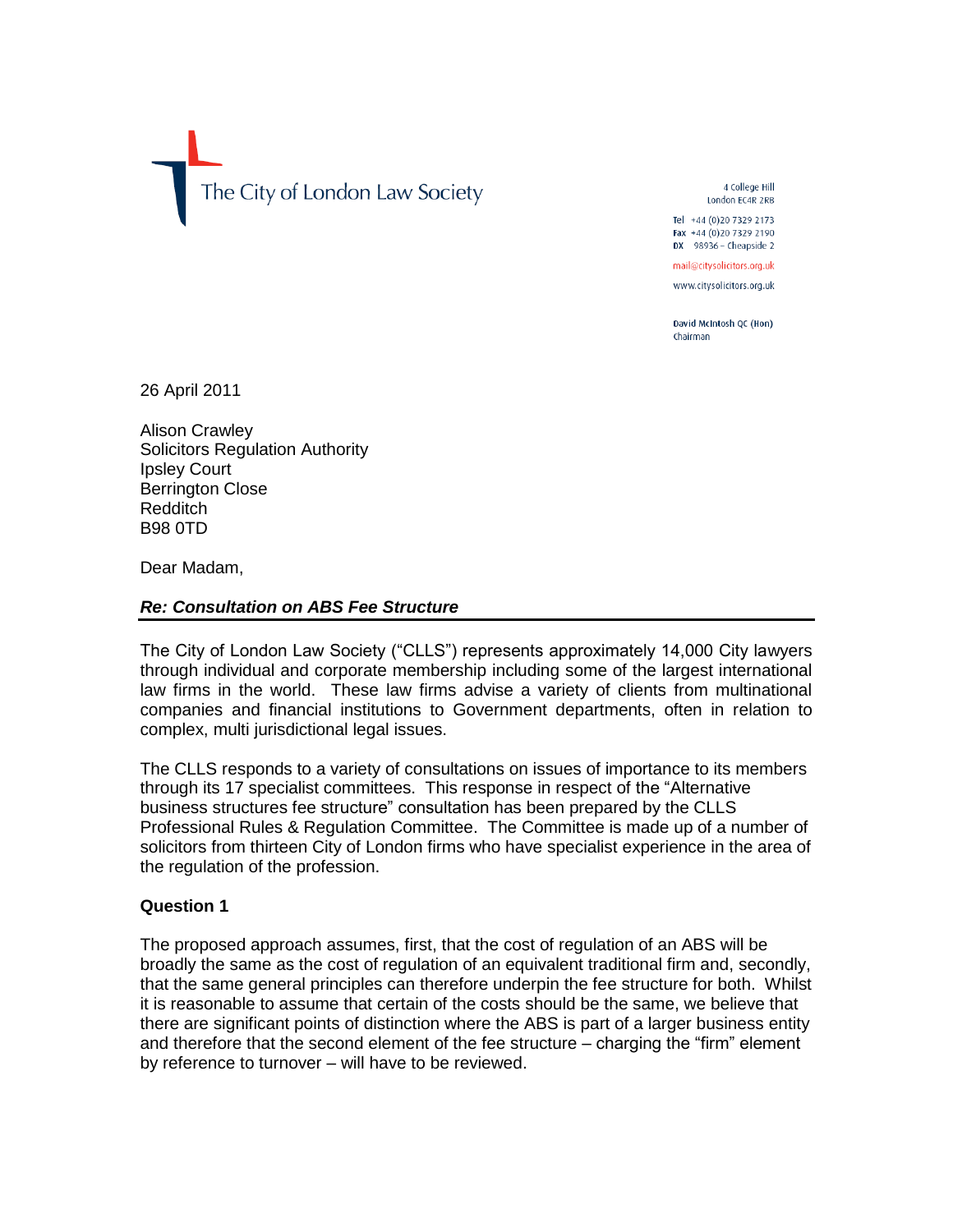We would add the following. As you know, the fees charged bear no relation to the actual cost of regulation and we therefore urge you to give more priority to developing a risk based/level of supervision fee structure. We appreciate that the SRA does not have unlimited resources and that it has a number of other projects which require attention, but would suggest that you announce a date by which you will move to a risk-based fee structure in order to bring focus to what we regard as an important matter.

#### **Question 2**

In your paragraph 6, whilst we would agree that the fee structure should not act as a barrier to new entrants to the legal market and reflect ability to pay, as you will know, the current fee structure already takes into account ability to pay.

We do not think it should follow that new entrants should automatically benefit from that "ability to pay" discount. The discount built in to the banded turnover rates was introduced in order that the owners of large firms – high turnover being the proxy for ability to pay - subsidise the cost of regulating others with a lower turnover (mainly small high street firms). Whilst the ability to pay element might be justified where those others, such as small high street firms, are genuinely less able to pay, it cannot be justified where the recipients of the subsidy are large, well-capitalized businesses. It would not be acceptable to our members to be asked to subsidise businesses which are well-able to pay fees (which would include a number of the entities which have announced their intention to become ABSs). We would therefore ask that you look at ability to pay in a more sophisticated way than simply by looking at turnover. We would suggest that you will have to devise another proxy or proxies for ability to pay where turnover is not a proper indicator. We hope that the following example helps to highlight our concern.

Bank B, with a market capitalisation of £35bn, sets up a retail legal services subsidiary, Company B, to provide wills and conveyancing services. Company B takes on premises and a substantial number of staff. It spends heavily on marketing and in its first year has expenditure of, say £100m. Its turnover in the first year is minimal, say, £1m. Bank B can finance the deficit by injecting capital of £99m, or by lending £99m to Company B or by guaranteeing £99m external borrowings by Company B. In all cases, Company B and the larger business group of which Company B is part has the ability to pay and we believe that the expenditure of that company is a much better proxy of ability to pay than income.

A second example would be where Company B charges well below market price or does work for free to gain market share and therefore has a low turnover, subsidised by injections of capital, etc., from its parent.

Turnover in both examples may well come in later years, but we do not believe that paying the proper level of fees in later years can be used to justify our members being asked to subsidise the early years of trading for Company B on the basis that Company B cannot afford to pay fees.

We would add that all existing firms are meeting the set-up costs of the ABS structure and framework of regulation at the SRA and understand that ABSs will not be asked to contribute through application fees to the costs incurred to date. They will simply be asked to pay fees covering actual application costs and the periodic fees going forward which will not take into account the sunk costs. The ABS structure is therefore heavily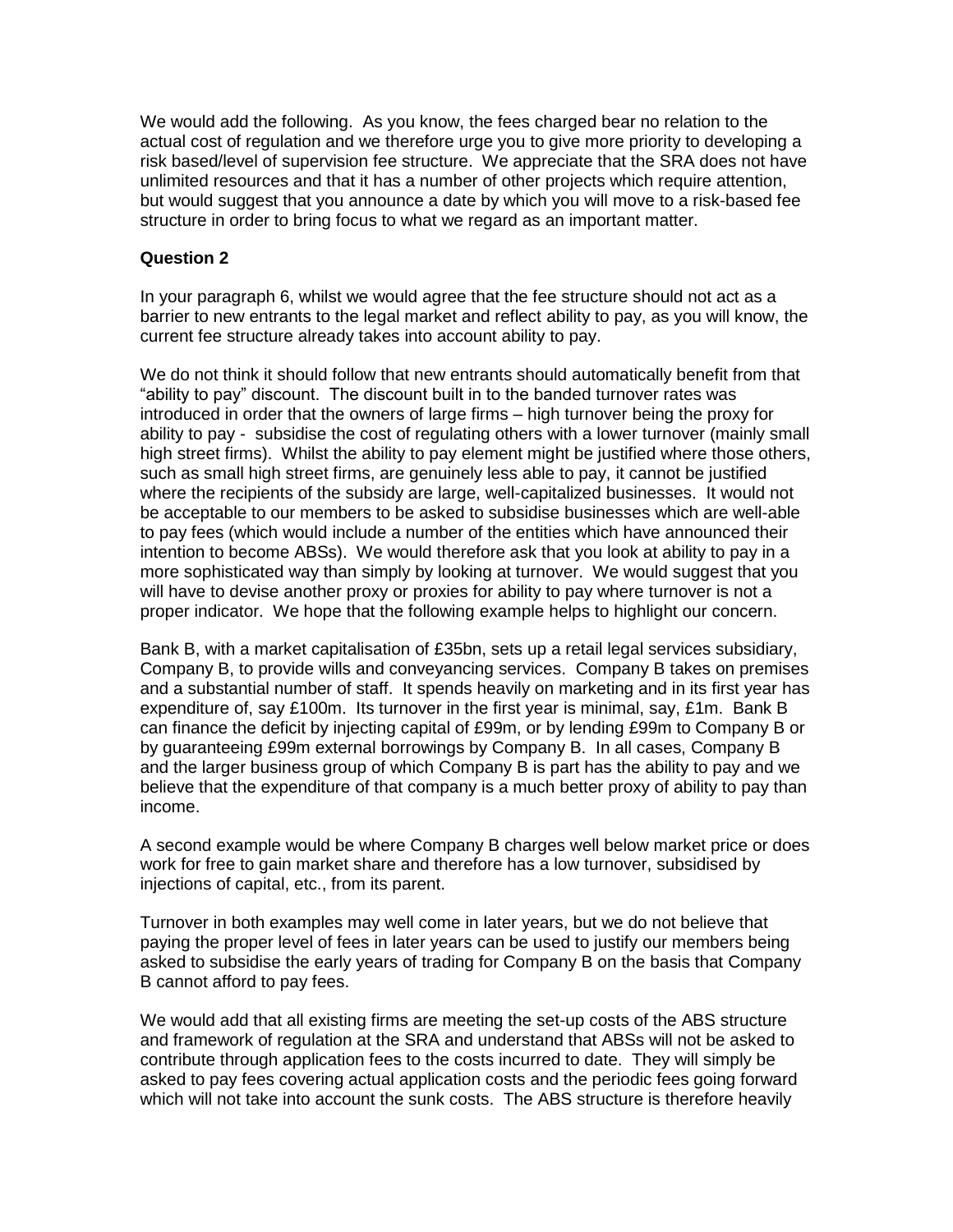subsidised already in favour of new entrants and we believe that this point adds weight to our request that actual or estimated turnover alone is not used to measure fees for substantial new entrants.

To conclude, we believe that unless the turnover element is reviewed to take into account the issue raised above, the existing structure will have a negative impact on larger traditional firms through their being asked to subsidise others, based on a measure of ability to pay which throws up a false result.

## **Question 3**

Our concern is that whilst all turnover in traditional law firms is captured in the existing fee structure, there is considerable scope for ABSs which are part of larger businesses to distort their turnover. We would therefore ask you to set out how you would propose to ensure that all relevant turnover will be captured. The areas which immediately occur to us as having potential to cause problems are cross-subsidizing services and bundling of services, some of which are, and some of which are not, legal services.

For example, Company B in the earlier example could offer a "free" will writing service if the consumer opens a bank account with its parent, Bank B. Bank B could meet Company B's expenses in providing the service in the ways mentioned in the example above or could pay a fee to Company B per will. It would not matter to the group how the deficit in Company B is met, as the intercompany amounts would cancel out on consolidation. If no fee were to be paid, there would be no fee payable to the regulator. We believe that, where there is a choice on how to meet the deficit, any commercial organisation would choose to meet it in a way that gives rise to least cost and so would be unlikely to choose payment if it meant higher fees being charged.

On bundling services, an example might be where a will, probate and funeral were offered for an all-inclusive price. How would the cost of the will, probate and funeral be spread over the legal services? Another example might be a mortgage lender offering free conveyancing - how would the interest rate on the loan be divided up, if at all, between the lending and conveyancing services?

We appreciate that it will require a degree of sophistication not present in the current fee structure to stop those with the ability to pay from avoiding an appropriate level of fees. We consider that the turnover test by itself is inadequate and will therefore have to be supplemented in some way. We believe that fairness in this context trumps simplicity and therefore that this point must be addressed properly.

One possible solution that occurs to us would be to have a mechanism for setting a minimum fee where turnover is not considered to be a suitable proxy for ability to pay. The fee could reflects the size of the legal services business measured not by reference to turnover but, say, by reference to expenses (including, importantly, shared costs such as brand advertising) with a suitable profit multiplier to give a figure equivalent to turnover in a traditional firm on which the fee could be based.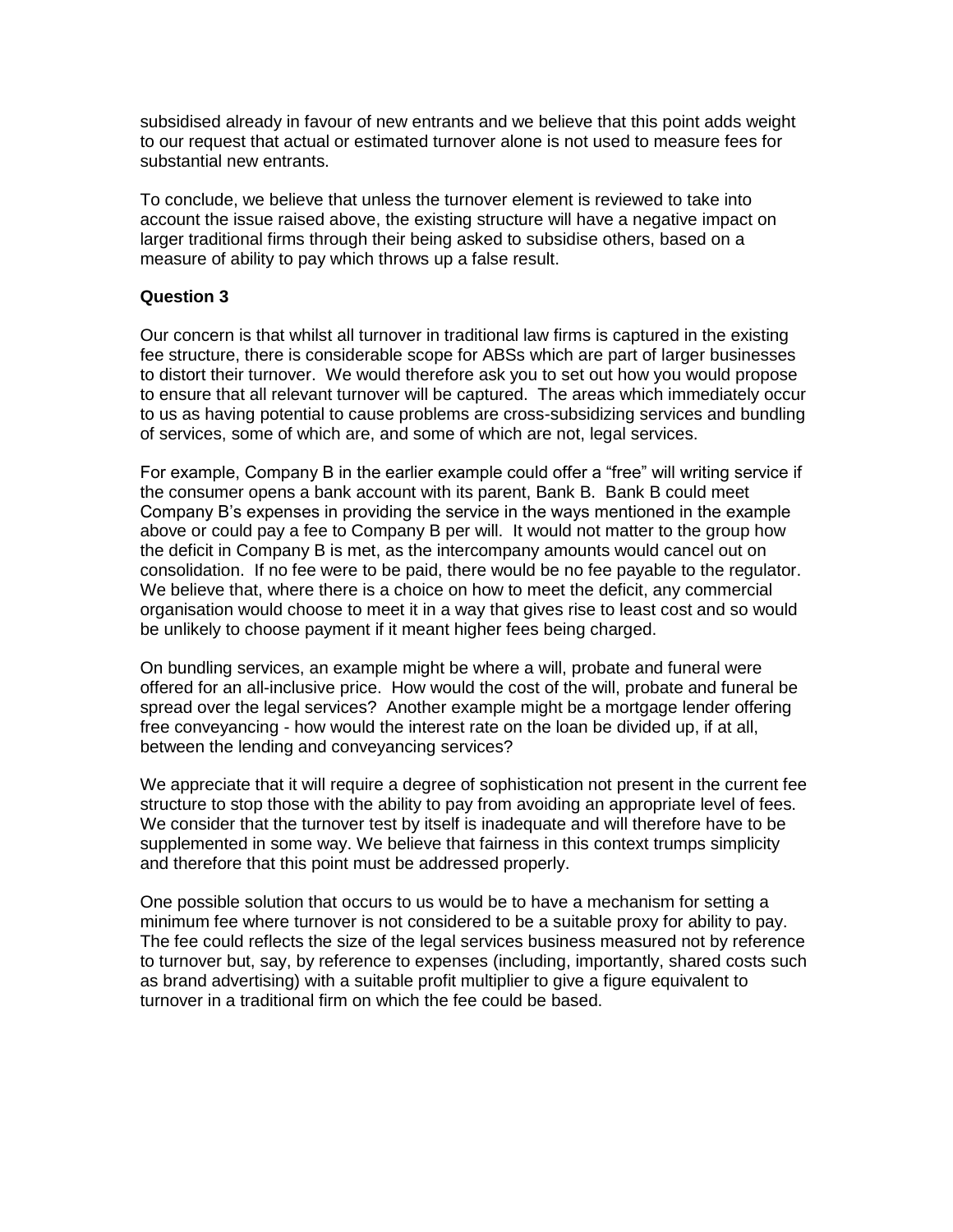## **Questions 4 and 5**

The same point made in answer to Question 3 will apply where there is crosssubsidizing of services or free services in MDPs.

#### **Questions 6, 7 and 8**

See the point above in relation to turnover as a proxy for ability to pay, as applied particularly in start-up situations.

Estimated turnover (or a more sophisticated proxy where necessary) would seem to be a sensible approach in the examples where this is suggested.

## **Question 9**

No, a more sophisticated proxy for ability to pay is required in the interests of fairness.

## **Question 10**

We believe that the business models of (1) use of large numbers of unregulated staff, both in ABSs and traditional firms, doing regulated work under supervision by a small number of regulated persons and (2) regulated persons doing unregulated work should be looked at over time to determine whether the advent of new business structures places an unfair fee burden on firms where there is a very high level of regulated staff in relation to the turnover. It may be that a risk-based/level of supervision fee structure will supersede the need to consider this question.

Yours faithfully,

David McIntosh **Chair** CLLS

# © CITY OF LONDON LAW SOCIETY 2011.

All rights reserved. This paper has been prepared as part of a consultation process. Its contents should not be taken as legal advice in relation to a particular situation or transaction.